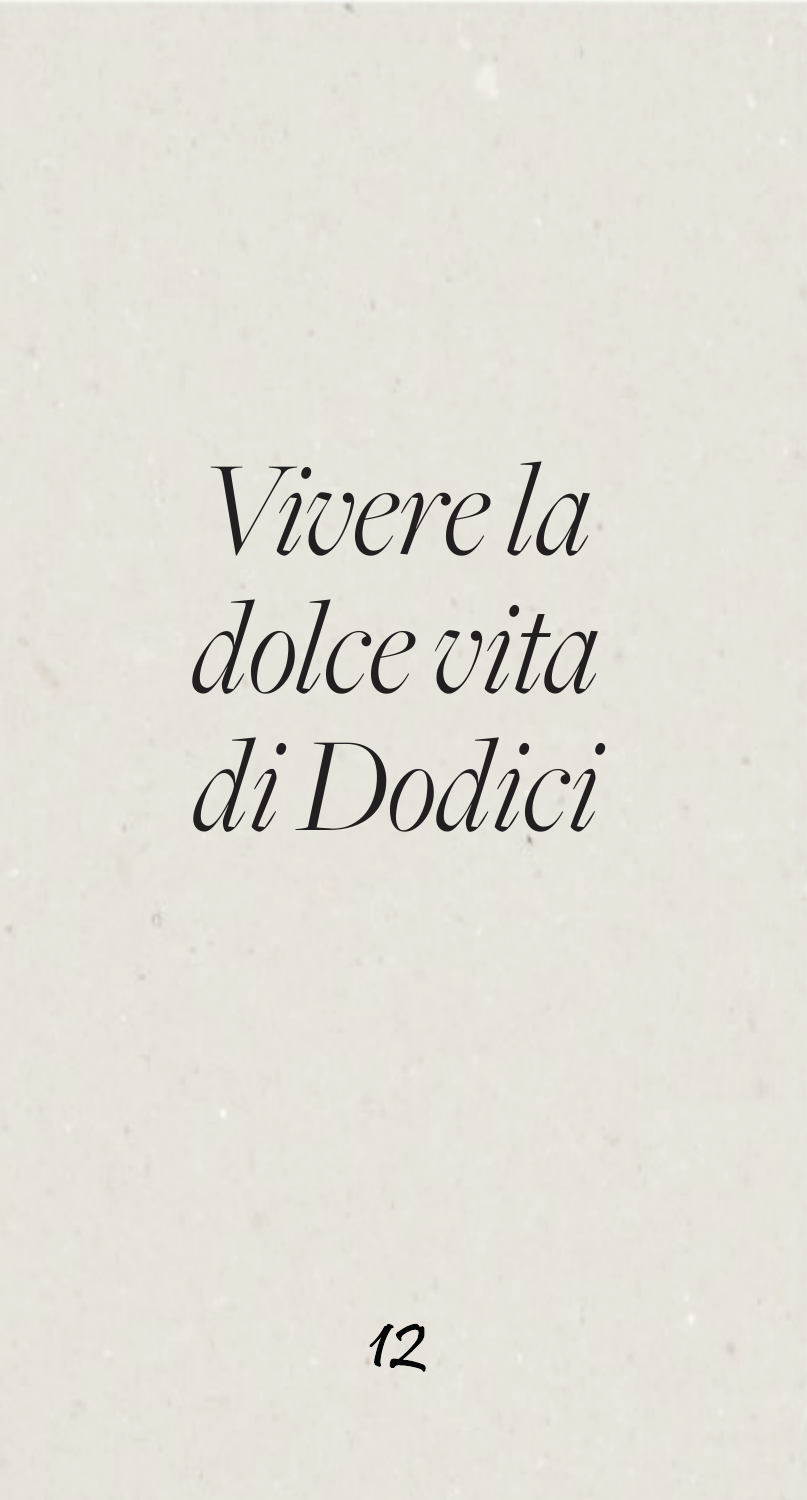# *Prima colazione 08.00 - 16.30*

| OLC |
|-----|
|     |

| Dolce | <b>ROOMBOTER CROISSANT √</b>                                      | 3,50  |
|-------|-------------------------------------------------------------------|-------|
|       | Aardbeien confiture of Nutella hazelnootpasta                     |       |
|       | * All butter croissant with strawberry preserve or Nutella        |       |
|       | chocolate hazelnut spread                                         |       |
|       | <b>ROOMBOTER CROISSANT √</b>                                      | 3,75  |
|       | Zwitsere banketbakkersroom                                        |       |
|       | * All butter croissant with Swiss pastry cream                    |       |
|       |                                                                   |       |
|       | <b>WENTELTEEFJES √</b>                                            | 6,00  |
|       | Van suikerbrood, kaneelsuiker                                     |       |
|       | * French toast made with sugar bread and cinnamon sugar           |       |
|       | <b>GRIEKSE YOGHURT √</b>                                          | 6,50  |
|       | Glutenvrije granola, notenmix en gewelde vijgen                   |       |
|       | Extra vers fruit $+3,50$                                          |       |
|       | * Greek yoghurt with gluten-free Granola, nut mix and soaked figs |       |
|       | Fresh fruits extra $+3,50$                                        |       |
|       |                                                                   |       |
|       | <b>VERS FRUITSALADE V</b>                                         | 6,00  |
|       | Fruit van het seizoen                                             |       |
|       | * Fresh fruit salad with seasonal fruits                          |       |
|       |                                                                   |       |
|       | <b>BRAZILIAN BREAKFAST √</b>                                      | 10,50 |
|       | Açai, glutenvrije granola, banaan, blauwe bessen                  |       |
|       | * Brasilian breakfast with açai berries, gluten-free granola,     |       |
|       | banana, blueberries                                               |       |
| в     | <b>LEMON CHEESECAKE V</b>                                         | 4,25  |
|       | Frambozen gel, yoghurt crumble                                    |       |
|       | * Lemon cheesecake with raspberry gel, yogurt crumble             |       |
|       |                                                                   |       |
|       | <b>CARROT CAKE √</b>                                              | 3,75  |
|       | Boter crème, pistachenootjes, pecannoten                          |       |
|       | * Carrot cake with butter cream, pistachios, pecans               |       |
|       | <b>BONBONS VAN CHOCOLATERIE "VAN DAM" V</b>                       | 1,75  |
|       | Keuze uit 6 soorten, prijs per stuk                               |       |
|       | * Chocolates from Chocolatier 'Van Dam' 6 different flavours,     |       |
|       | price per chocolate                                               |       |
|       |                                                                   |       |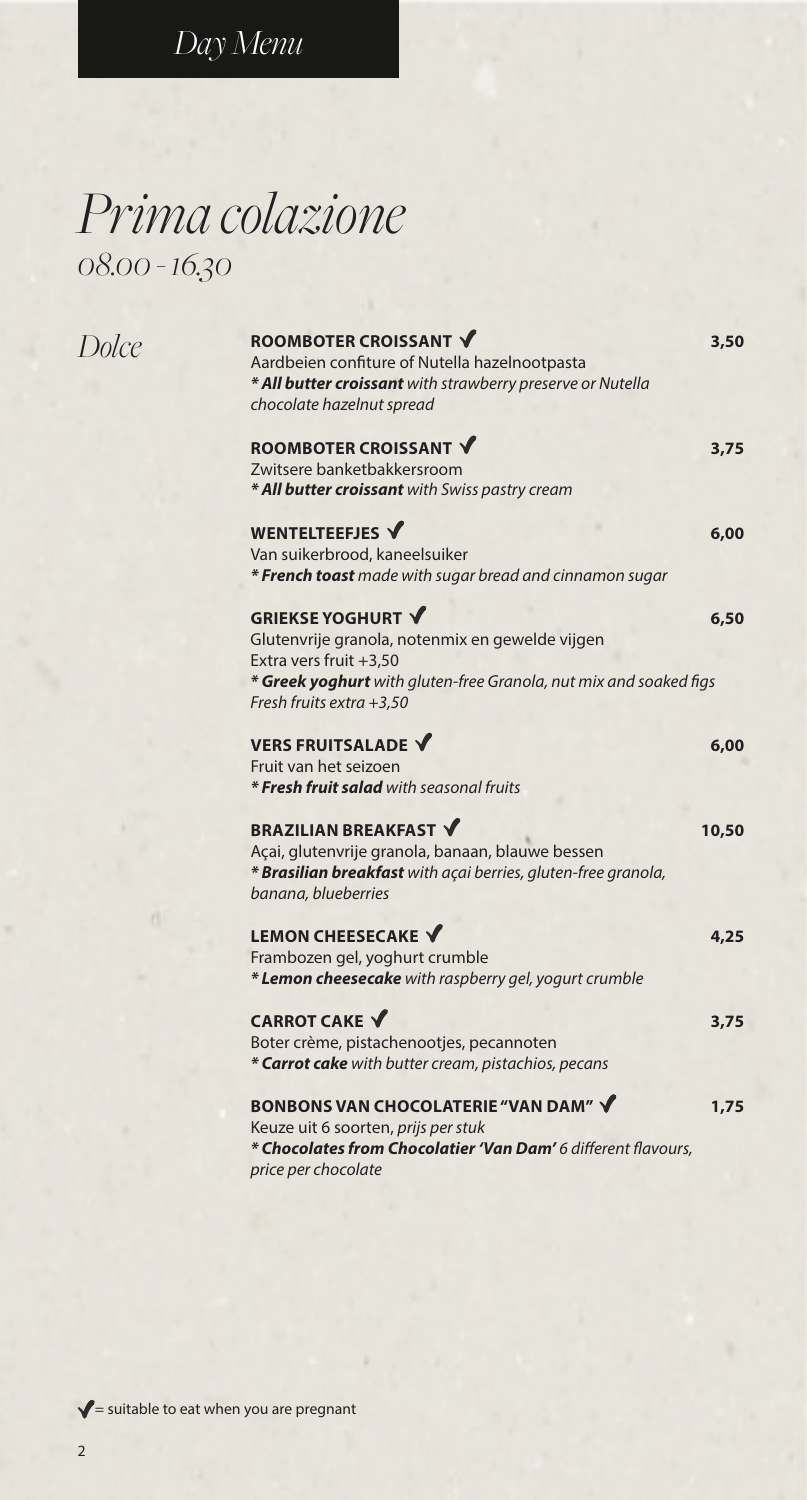# *Prima colazione 08.00 - 16.30*

# *Cordiale*

*Ambachtelijk tarwebrood, met keuze uit meergranenof licht brood*

*Artisanal bread, with a choice of multigrain or light bread* ROOMBOTER CROISSANT V<sub>4,50</sub>

Livar boerenham of oude kaas (warm/koud) Ham plus kaas +1,00 *\* All butter croissant with Livar pork farmer's ham or matured cheese (warm / cold) / Ham plus cheese +1.00*

## **62 GRADEN EITJES - 2 STUKS 6,50**

Zacht & lopend, getoast brood, spinazie, Hollandaise saus Supplement: - Hollandse garnalen (+5,00)

- 
- Pancetta (+3,00)
- Parmezaanse kaas en truffel (+5,00)

*\* 'Eggs benedict' naturel made with two 62 degree eggs on toasted bread of your choice, spinach, Hollandaise sauce Supplement: Dutch shrimps (+5.00) / Pancetta (+3.00) / Parmesan cheese and truffle (+5.00)* 

## **SCRAMBLED EGGS ◀** 6,00

Scharreleieren, room, brood naar keuze Supplement; - Tomaat & kaas (+2,50)

- Pancetta (+3,00)
- Tomaat, kaas & Pancetta (+5.00)

*\* Scrambled eggs made with Free-range eggs, cream, bread of your choice. Supplement; tomato & cheese (+2.50) / Pancetta (+3.00) / cheese, tomato & Pancetta (+5.00)*

# *Colazione completa*

*Ambachtelijk tarwebrood, met keuze uit meergranenof licht brood*

*Artisanal bread, with a choice of multigrain or light bread*

## **GEZOND ↑** 12,50

Verse fruitsalade, Griekse yoghurt met glutenvrije granola, notenmix en gewelde vijgen, speltcracker, oude kaas, verse jus d'orange *\* Healthy: Fresh fruit salad, Greek yogurt with gluten-free granola, nut mix and soaked* !*gs, spelled cracker, old cheese, fresh orange juice*

## **BELEGEN ▼** 15,00

Roomboter croissant met aardbeien confiture, wentelteefie van suikerbrood met kaneelsuiker, roerei naturel, brood naar keuze, verse jus d'orange

*\* Indulgent: All butter croissant with strawberry preserve, French toast of sugar bread with cinnamon sugar, Scrambled eggs plain, bread of your choice, fresh orange juice*

## **COMPLEET** *(vanaf 2 personen, prijs per persoon)* **17,50** Verse fruitsalade, Griekse yoghurt met glutenvrije granola,

notenmix en gewelde vijgen, roomboter croissant met aardbeien confiture, wentelteefje van suikerbrood met kaneelsuiker, roerei naturel, brood naar keuze, verse jus d'orange

*\* Complete indulgence (for 2, price per person): fresh seasonal fruit*  salad, Greek yogurt with gluten-free granola, nut mix and soaked figs, *all butter croissant with strawberry preserve, French toast of sugar bread with cinnamon sugar, scrambled eggs plain, bread of your choice, fresh orange juice*

3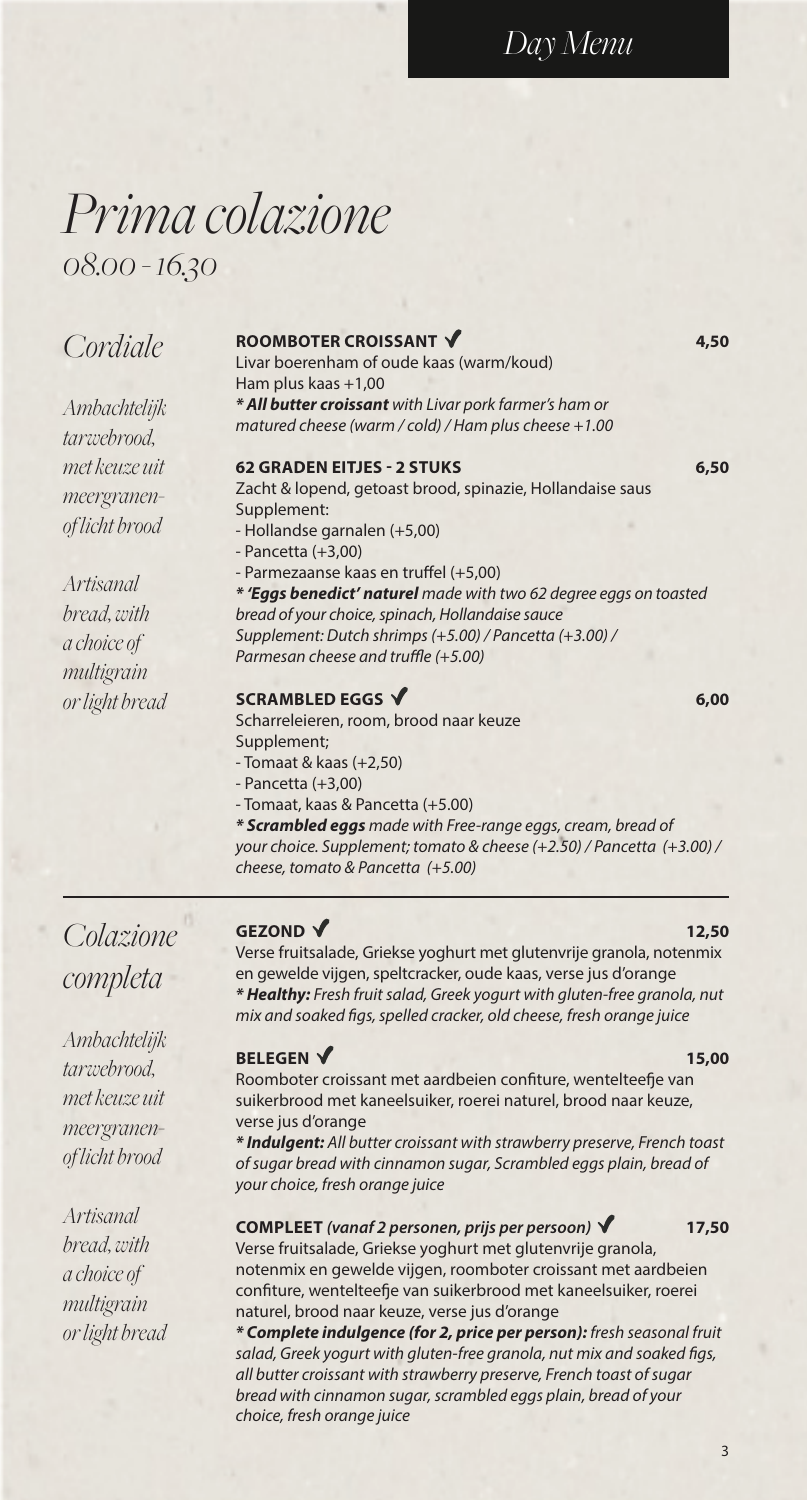*Pranzo 12.00 - 16.30*

# *Zuppe*

*\* Geserveerd met ambachtelijk tarwebrood, boter, hojiblanca olijfolie* 

*en zeezout \**

**KREEFTENSOEP 8,50** 

Room, cognac, gamba tartaar, knolselderij, haring kaviaar *\* Lobster soup; with cream, brandy, prawn tartare, celeriac, herring caviar*

## GROENTENSOEP **8,50**

Bouillon van groenten en paddenstoelen, rijk gevuld met groenten van het seizoen *\* Vegetable and mushroom broth; richly* !*lled with vegetables of the season*

*\* Served with artisan bread, butter, hojiblanca olive oil and sea salt \**

## *Insalate*

*\* Geserveerd met ambachtelijk tarwebrood, boter, hojiblanca olijfolie en zeezout \**

**SALADE PARMAHAM 15,50**

Mesclun sla, Parmaham, Manchego kaas, vijgen dressing, pistachenootjes, pecannoten (vegetarisch mogelijk  $\blacktriangledown$ ) *\* Salad Parmaham: Mesclun lettuce, Parma ham, Manchego cheese,* !*g dressing, pistachios, pecans (vegetarian possible )*

## **SALADE MAKREEL ◆** 15,50

Mesclun sla, makreel rillette, Hollandse garnalen, appel, venkel, citrusdressing *\* Salad mackerel: Mesclun lettuce, mackerel rillette, Dutch shrimps, apple, fennel, citrus dressing*

*\* Served with artisan bread, butter, hojiblanca olive oil and sea salt \**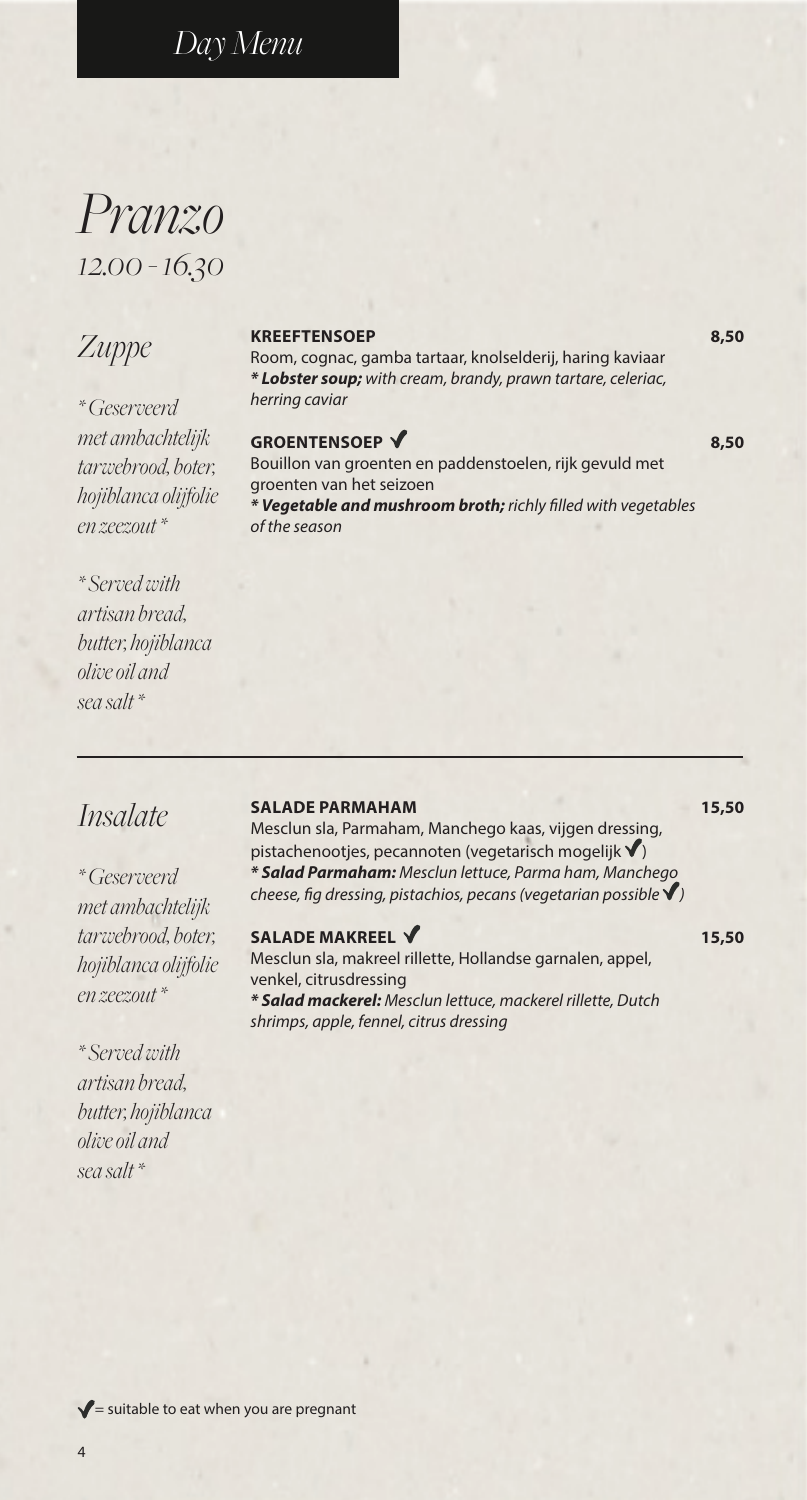# *Pranzo 12.00 - 16.30*

*Pane e Pasta*

*Ambachtelijk tarwebrood, met keuze uit meergranenof licht brood*

*Artisanal bread, with a choice of multigrain or light bread*

## **BRUSCHETTA FOCACCIA**

| - Tomaat, Basilicumcrème                       | 5,50  |
|------------------------------------------------|-------|
| - Tomaat, Burrata, balsamicostroop             | 10,50 |
| - Tomaat, Parmaham, Hojiblanca olijfolie       | 10,50 |
| - Tomaat, Huisgemarineerde zalm                | 10,50 |
| * Bruschetta focaccia:                         |       |
| - Tomato, Basil cream $\sqrt{}$                | 5,50  |
| - Tomato, Burrata / balsamic syrup $\sqrt{\ }$ | 10,50 |
| - Tomato, Parma ham / Hojiblanca olive oil     | 10,50 |
| - Tomato, House marinated salmon               | 10,50 |
|                                                |       |

## **SANDWICH KIP 11,00**

Gemarineerde maïskipfilet, sla, tomaat, komkommer, ei, Parmaham, kruiden crème van kervel, dragon, peterselie *\* Sandwich chicken: marinated corn chicken breast, lettuce, tomato, cucumber, egg, Parma ham, herbal cream of chervil, tarragon, parsley*

## **SANDWICH KAAS 8,50**

Manchego of Gorgonzola piccante, sla, gewelde vijgen, peer, komkommer, hojiblanca olijfolie *\* Sandwich cheese: Manchego or Gorgonzola spicy cheese, lettuce, mighty* !*gs, pear, cucumber, hojiblanca olive oil* 

## **GROOTMEESTER KALFSKROKETTEN V 8,00**

2 stuks kalfskroketten, Dyon mosterd, brood *\* Grootmeester croquettes (veal): 2 pieces of veal croquettes, Dijon mustard, bread*

## **KAASFONDUE √** 10,00

Fondue van Hollandse kazen, brood - crudite voor bij de kaasfondue, supplement +5,00 (wortel, komkommer, paprika en bleekselderij om mee te dippen) *\* Cheese fondue of Dutch cheeses: with bread - crudite for the cheese fondue +5.00*

*(carrot, cucumber, bell pepper and celery for dipping)*

## **RISOTTO ↑** 12,00

Beukenzwammetjes, Parmezaanse kaas, crème fraîche, truffel *Risotto with beech mushrooms, Parmesan cheese, creme fraiche,*   $tr$ *uffle* 

## **DODICI LUNCHMENU 24,00**

Bruschetta bite, diverse anti pasti, risotto (naar keuze vis, vlees, vegetarisch  $\blacktriangledown$ ), dessert du chef (Dit lunch menu serveren we uitsluitend per tafel, tot 15.30u) *\* Dodici lunch menu: Bruschetta bite, various antipasti, risotto (choice of* !*sh, meat, vegetarian ), dessert du chef (We only serve this lunch menu per table, until 3.30 pm)*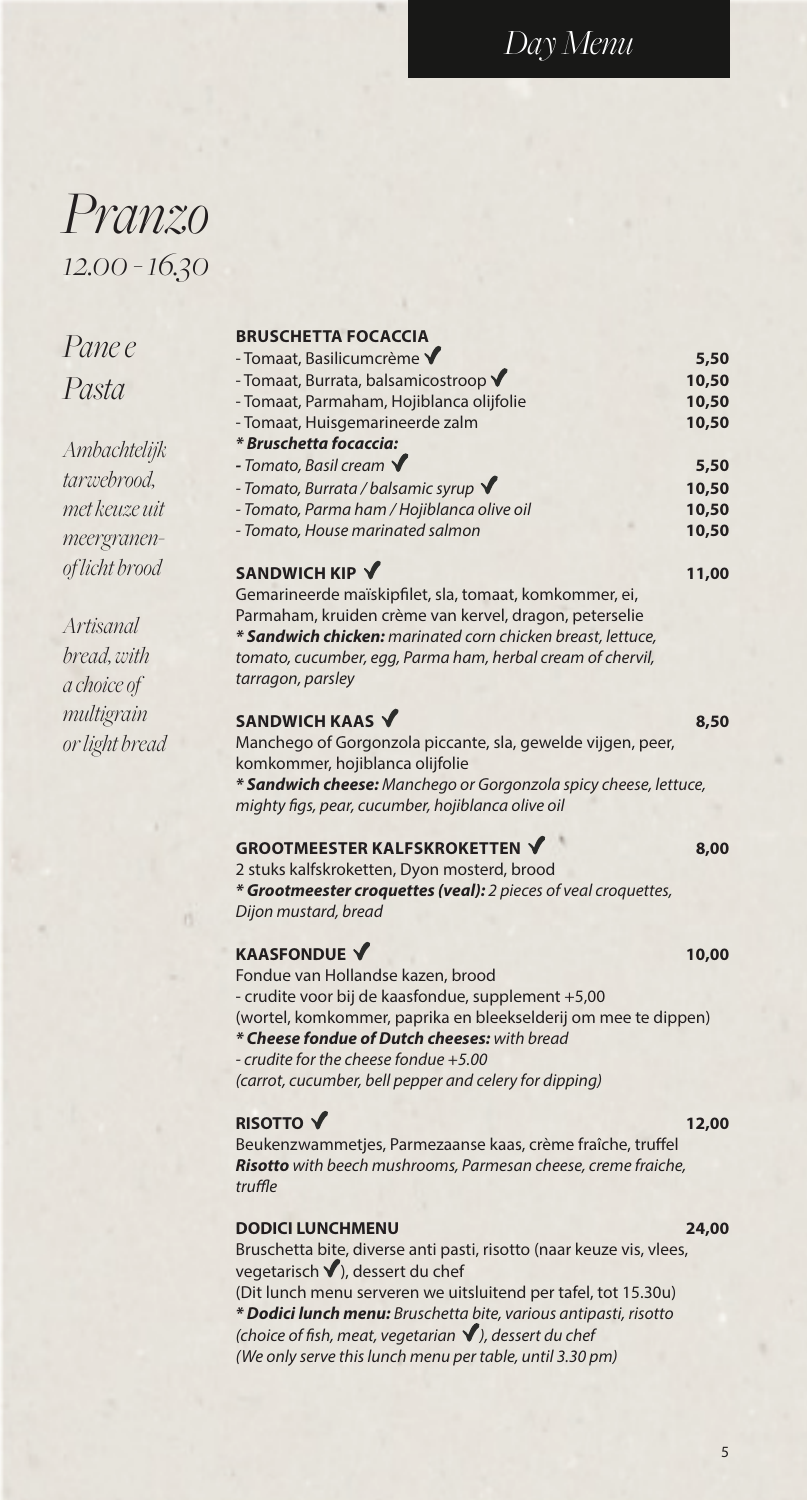*Day & Evening Menu*

# *Antipasti - koud 12.00 - 22.00*

# *Vegetariano*

## **BROOD ◆** 5,75 Hojiblanca olijfolie, roomboter, zeezout

*\* Bread: Hojiblanca olive oil, butter, sea salt*

## **KNOFLOOK OLIJVEN ↓ 4,50** *\* Garlic olives*

## **CRUDITÉ ▼**5,50

Wortel, komkommer, paprika, bleekselderij, kruiden crème van dragon, kervel, peterselie *\* Crudité: carrot, cucumber, bell pepper, celery, herbal cream of tarragon, chervil, parsley*

| <b>PAPADUM V</b>                  | 5,50 |
|-----------------------------------|------|
| Bloemkool dip                     |      |
| <b>* Papadum:</b> Cauliflower dip |      |

**BRUSCHETTA FOCACCIA √ 2,75** Tomaat, basilicum crème *\* Bruschetta focaccia bite: Tomato, basil cream*

```
Pesce
```

| <b>GEAY OESTER</b>                          | 4.00 |
|---------------------------------------------|------|
| Sjalot, Cabernet Sauvignon azijn            |      |
| * Geay Oyster: Shallot, Cabernet            |      |
| Sauvignon vinegar                           |      |
| <b>GEAY OESTER</b>                          | 4,25 |
| Yuzu parels                                 |      |
| * Geay Oyster: Yuzu pearls                  |      |
| <b>HUISGEMARINEERDE ZALM</b>                | 7,50 |
| In glühwein gemarineerde zalm, met          |      |
| citroen crème                               |      |
| * Home marinated salmon; marinated          |      |
| in mulled wine, with lemon cream            |      |
| <b>MAKREEL RILETTE √</b>                    | 6,50 |
| <b>Granny Smith appel</b>                   |      |
| * Mackerel rilette; with Granny Smith apple |      |

## HOLLANDSE GARNALEN 10,00

Saffraan crème, aardappelkaantjes *\* Dutch shrimps: sa*"*ron cream, potato chips*

## *Formaggi*

## **BURRATA 6,00**

Mozzerella uit Puglia, gevuld met room *\* Burrata: Mozzarella from Puglia,* !*lled with cream*

## **MANCHEGO VIEJO 5,50**

Gepasteuriseerde schapenmelk, 12 mnd gerijpt, mild pittig, iets zoet met vleugje noot

*\* Manchego Viejo cheese: Pasteurized sheep's milk, aged 12 months, mild spicy, slightly sweet with a hint of nut*

## BOCCONCINO 3 LATTI **1** 5,50

Gepasteuriseerde koe-, geit- en schapenmelk | smeuïge kaas uit de Piemonte *\* Bocconcino; Pasteurized cow, goat and sheep milk, creamy cheese from the Piemonte*

## **OCCELLI AL BAROLO 17.00**

Gepasteuriseerde koe- en geitenmelk, kaas uit de Piemonte, gerijpt in Barolo wijn en bedekt met druiven most

*\* Occelli al Barolo: Pasteurized cow and goat milk, cheese from the Piemonte, aged in Barolo wine and covered with grape must*

## RODE FRIES **4.50**

Gepasteuriseerde biologische volle koemelk, Friese roodflora kaas uit Wolvega, licht pittig *\* "Red Frisian": Pasteurized organic whole cow's milk, Frisian red* #*ora cheese from Wolvega, slightly spicy*

## GORGONZOLA PICANTE **6,00**

Gepasteuriseerde koemelk, Italiaanse pittige blauwader kaas, 6 maanden gerijpt *\* Gorgonzola Picante: Pasteurized cow's milk, Italian spicy blue vein cheese, 6 months matured*

## **OUDE SUPERIEUR ↓ 5,50**

Gepasteuriseerde koemelk, 18 maanden gerijpt, robuuste smaak, lichte zout kristallen *\* "Old Superior" Pasteurized cow's milk, 18 months matured, robust taste, light salt crystals*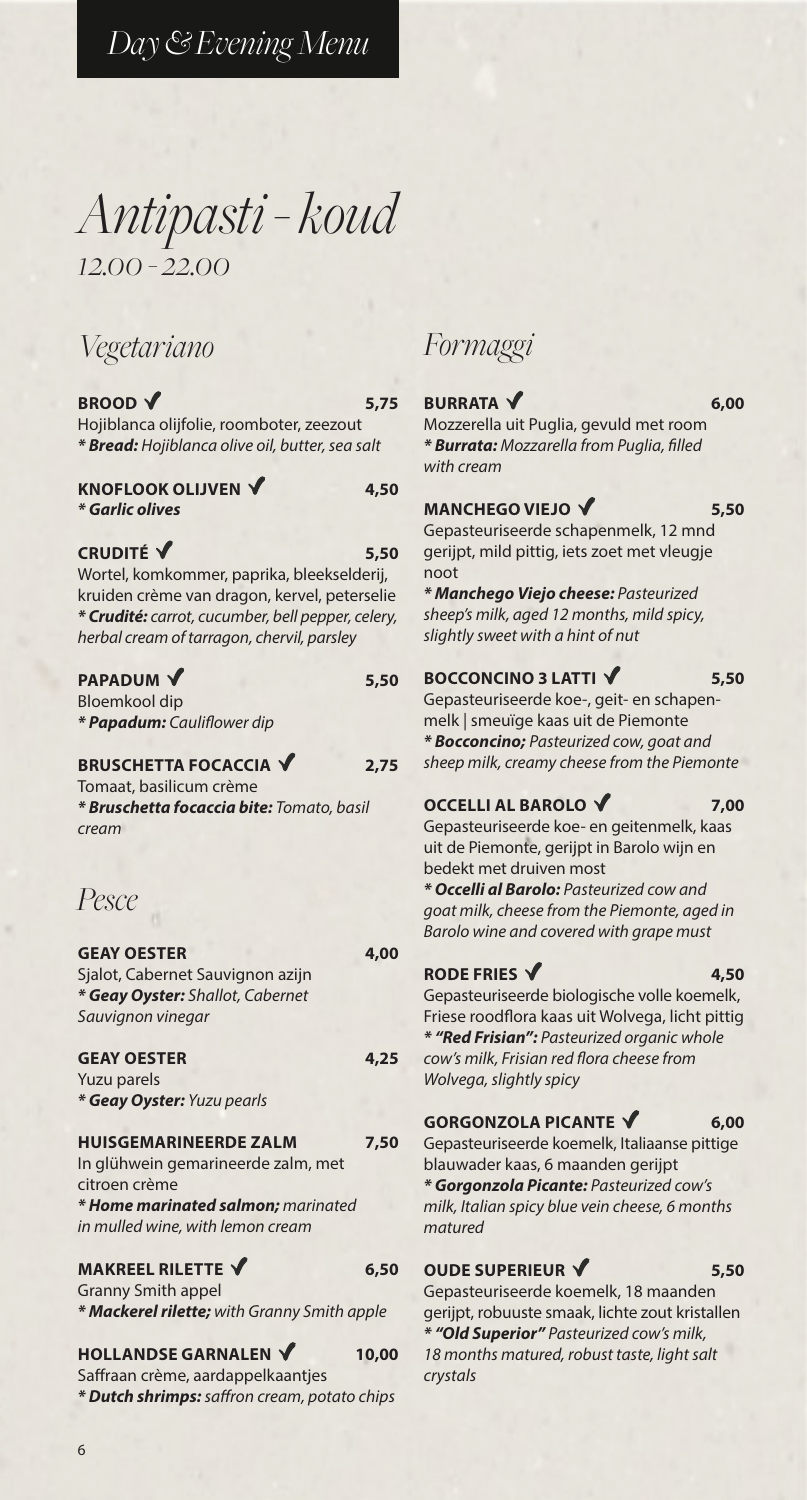*Day & Evening Menu*

# *Antipasti-warm 12.00 - 22.00*

## *Diverso*

*Salumi*

| <b>PARMAHAM</b><br>* Parma ham            | 8,00 | <b>VEGAN BITTERBALLEN (4X)</b><br>6,00<br>Bloemkool dip |  |
|-------------------------------------------|------|---------------------------------------------------------|--|
|                                           |      | * Vegan 'bitterballen' (4x): Cauliflower dip            |  |
| <b>CHORIZO CAPA NEGRA</b>                 | 7,00 |                                                         |  |
| * Chorizo capa negra                      |      | GARNALEN BITTERBALLEN (4X) 12,00<br>Saffraan crème      |  |
| <b>EENDEN RILETTE</b>                     | 8,00 | * Shrimp 'bitterballen' (4x): Saffron cream             |  |
| Eendenbout, eendenlever en cognac         |      |                                                         |  |
| pruimen                                   |      | ARANCINI (4X)<br>6,00                                   |  |
| * Duck rillette; Duck leg, duck liver and |      | Risotto balletjes met mozzarella, padden-               |  |
| cognac plums                              |      | stoel en truffel, kruiden crème van dragon,             |  |
|                                           |      | kervel en peterselie                                    |  |
| <b>SALAME AL TARTUFO</b>                  | 8,00 | * Arancini (4x): Risotto balls with mozzarella,         |  |
| <i>* Salame al Tartufo</i>                |      | mushroom and truffle, herbal cream of                   |  |
|                                           |      | tarragon, chervil and parsley                           |  |
| <b>GEROOKTE OSSEWORST</b>                 | 7,00 |                                                         |  |
| Met piccalilly dip                        |      | YAKITORI (4X)<br>7,00                                   |  |
| * Smoked raw beef ox sausage;             |      | Kipspiesjes met Japanse sesamsaus                       |  |
| with piccally dip                         |      | * Yakitori (4x): Chicken skewers with                   |  |
|                                           |      | Japanese sesame sauce                                   |  |
| <b>WILD ZWIJN WORST</b>                   | 7,50 |                                                         |  |
| * Wild boar sausage                       |      | KALFSVLEES BITTERBALLEN(4X) ↓ 6,00                      |  |
|                                           |      | Dyon mosterd                                            |  |
|                                           |      | * Veal 'bitterballen' (4x): Dijon mustard               |  |
|                                           |      |                                                         |  |

KAASFONDUE **10,00** Fondue van Hollandse kazen, brood Supplement: Crudité (wortel, komkommer, paprika, bleekselderij) +5.00

*\* Cheese fondue: of Dutch cheeses / bread Supplement: Crudité (carrot, cucumber, bell pepper, celery) for the cheese fondue +5.00*

7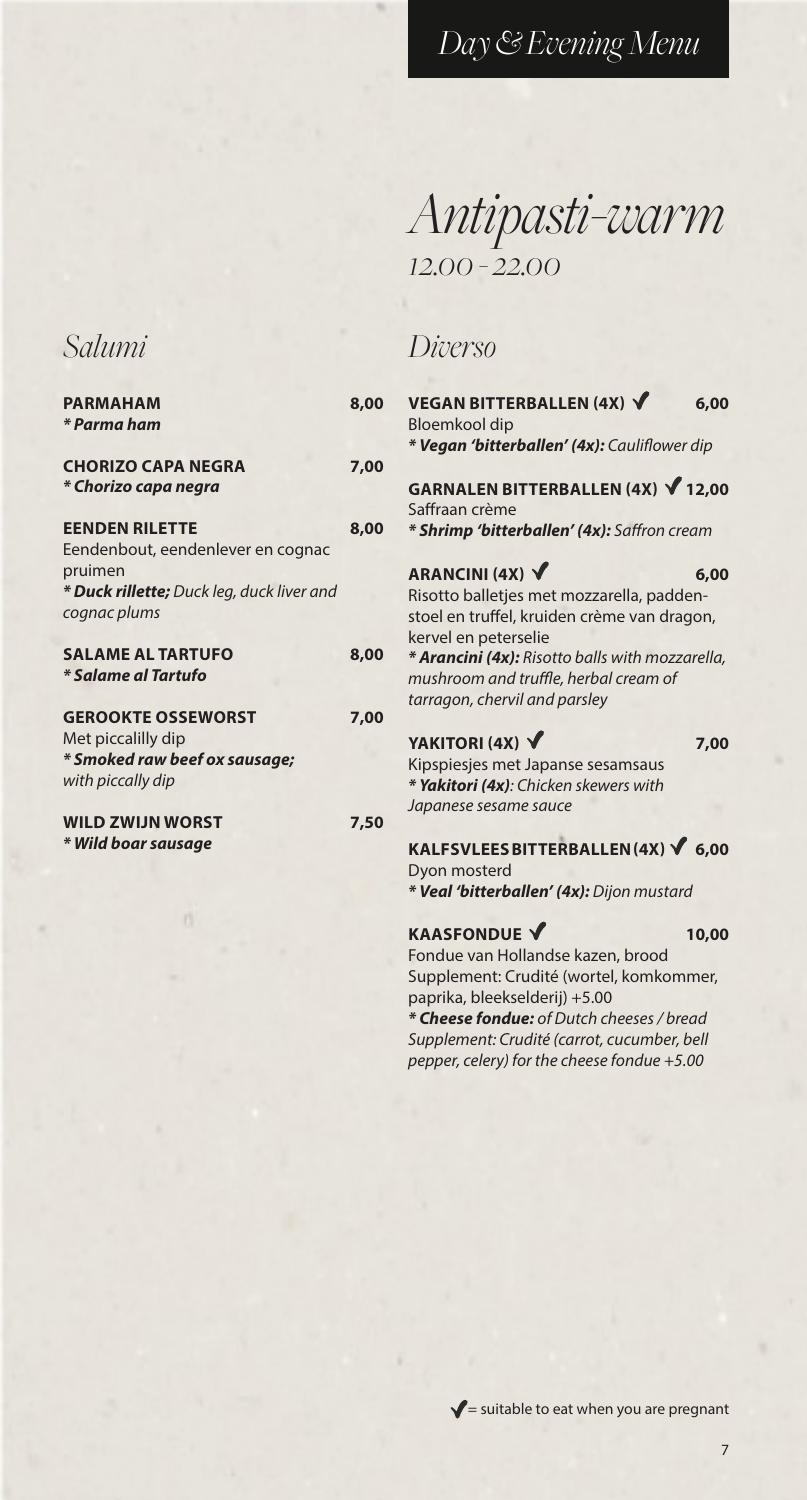*Evening Menu*

# *Menu della cena 17.00 - 22.00 (aanvang diner tot 22.00)*

*Aperitivo* 

## **VERDURE DI DODICI Ⅴ** 11,50

Diverse groenten bereidingen van courgette, paprika, cherry tomaat, paddenstoel en radijs, met paprika coulis, bloemkool crème en Parmezaanse kaas

*\* Verdure di Dodici: Various vegetable preparations of zucchini, bell pepper, cherry tomato, mushroom and radish, with bell pepper coulis, cauli*#*ower cream and Parmesan cheese*

## **KABELJAUW CARPACCIO** 13,50

Avocado crème, Granny Smith appel, komkommer, radijs, kruiden, basilicum, aardappelkaantjes, vanille zout *\* Cod carpaccio; avocado cream, Granny Smith apple, cucumber, radish, herbs, basil, potato wedges, vanilla salt*

### **STEAK TARTAAR 13,50**

Runder steak tartaar, eidooier crème, cornichons, Amsterdams ui, kappertjes, desem croutons

*\* Beef steak tartare; with egg yolk cream, cornichons, Amsterdam onions, capers, sourdough croutons*

## **HERT V** 13,50

Carpaccio van huisgepekelde hertenrugfilet, aardappel/truffel salade, hazelnootjes

*\* Venison: Carpaccio of home-pickled venison* !*llet, potato/tru*\$*e salad, hazelnuts*

*Piatto intermedio*

## **KREEFTENSOEP 8,50**

Room, cognac, zachtgegaarde gamba, knolselderij, haring kaviaar *\* Lobster soup: Cream, cognac, gently cooked prawn, celeriac, herring caviar*

## **GROENTESOEP ▼ 8,50**

Bouillon van groenten en paddenstoelen, rijk gevuld met groenten van het seizoen

*\* Vegetable soup: Broth of vegetables and mushrooms, richly* !*lled with vegetables of the season*

## **RISOTTO ↑** 12,00

Beukenzwammetjes, Parmezaanse kaas, crème fraîche, truffel crème *\* Risotto with beech mushrooms, Parmesan cheese, crème frache, tru*\$*e cream*

*Insalate* 

## **SALADE PARMAHAM 15,50**

Mesclun sla, Parmaham, Manchego kaas, vijgen dressing, pistachenootjes, pecannoten (vegetarisch mogelijk  $\blacktriangledown$ ) *\* Salad Parmaham: Mesclun lettuce, Parma ham, Manchego cheese,*  !*g dressing, pistachios, pecans (vegetarian possible )*

## **SALADE MAKREEL V** 15,50

Mesclun sla, makreel rillette, Hollandse garnalen, appel, venkel, citrusdressing *\* Salad mackerel: Mesclun lettuce, mackerel rillette, Dutch shrimps, apple, fennel, citrus dressing*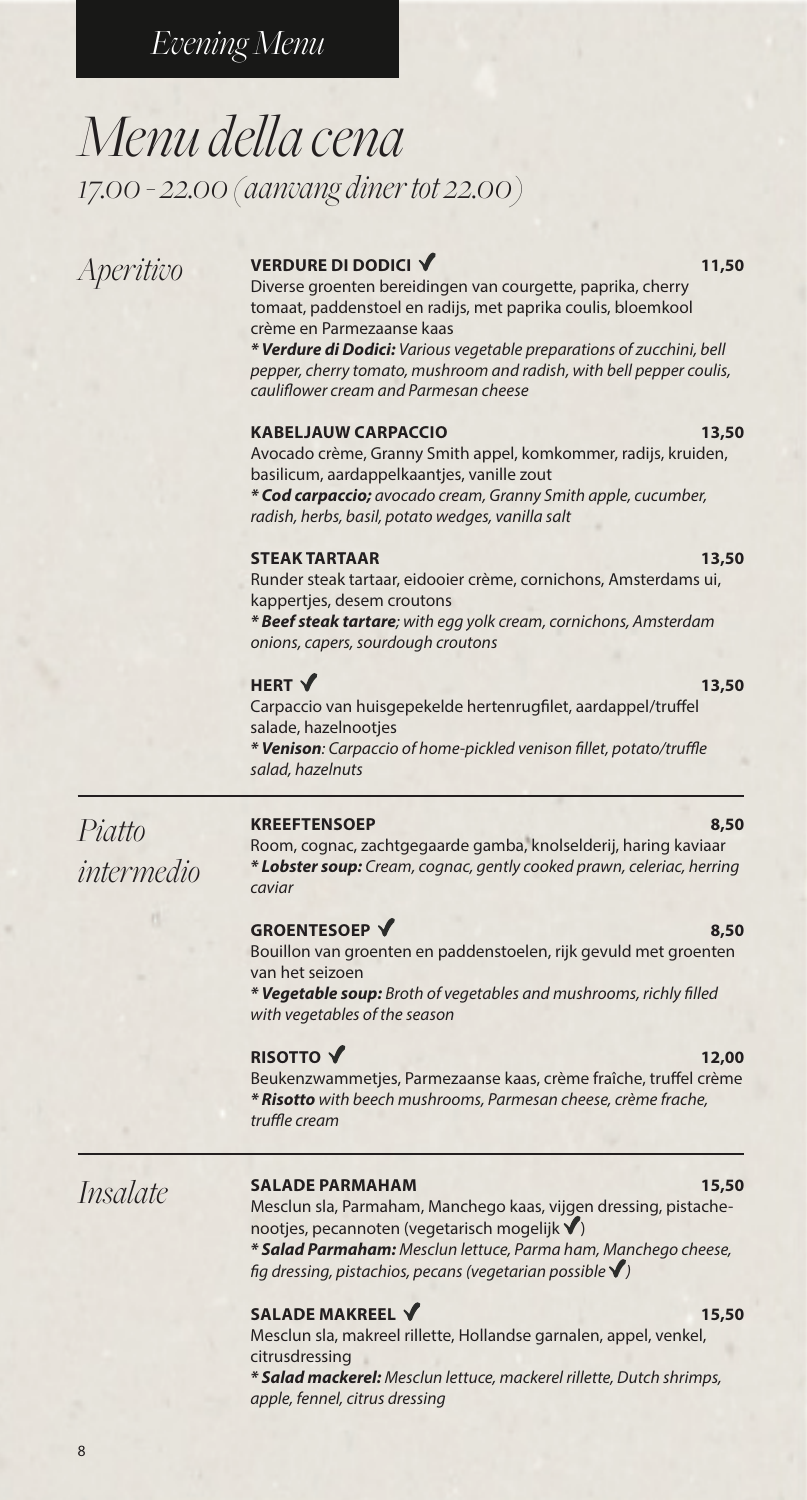# *Menu della cena 17.00 - 22.00 (aanvang diner tot 22.00)*

*Piatto principale*

*Onze vlees- en visgerechten worden geserveerd met een regelmatig wisselend, passend, aardappel- en groente garnituur*

## **RAVIOLI ▼** 12,50

Ravioli gevuld met pompoen, saus van witte Port en room, Gorgonzola, gerookte amandelen *\* Ravioli* !*lled with pumpkin, sauce of white Port and cream, Gorgonzola, smoked almonds*

## **KREEFT ↑** 24,00

1/2 kreeft, risotto, Hollandse garnalen en salieboter *\* Lobster: 1/2 lobster, risotto, Dutch shrimps and sage butter*

## **ZEEDUIVEL 21,00**

Filet gebardeerd met Pancetta, gerookte Portabella, saus van fenegriek *\* Monk***!***sh: Fillet barred with Pancetta, smoked Portabella, sauce of fenugreek*

**BAVETTE 17,50** Runderbavette, bitterbal van gekonfijte kalfssukade, jus van zwarte knoflook

*\* Bavette: Beef bavette, bitterbal of candied veal sukade, gravy of black garlic*

*\* Bij de portionering van onze hoofdgerechten gaan wij uit van een diner van meerdere gangen. Heeft u grote trek, dan passen wij die graag voor u aan voor een kleine meerprijs \**

*\* Our portions are served based on multiple courses being ordered. If you would like a larger portion, our kitchen staff would be happy to comply for a small supplement \**

# *Menu degli chef*

*Per tafel serveren wij een verrassingsmenu van de chef inclusief amuses en brood We serve a surprise menu from the chef, only per table, including appetizers and bread*

**3-gangen/3-course 37,00** *(price p.p.)*

*Bijpassend wijnarrangement Matching wine pairing 16,50*

**4-gangen/4-course 45,00** *(price p.p.)*

*Bijpassend wijnarrangement Matching wine pairing 22,00*

**5-gangen/5-course 52,50** *(price p.p.)*

*Bijpassend wijnarrangement Matching wine pairing 27,50*

 $\sqrt{\ }$  = suitable to eat when you are pregnant

*Our meat and fsh dishes are served with a regularly changing, appropriate, potato and vegetable garnish*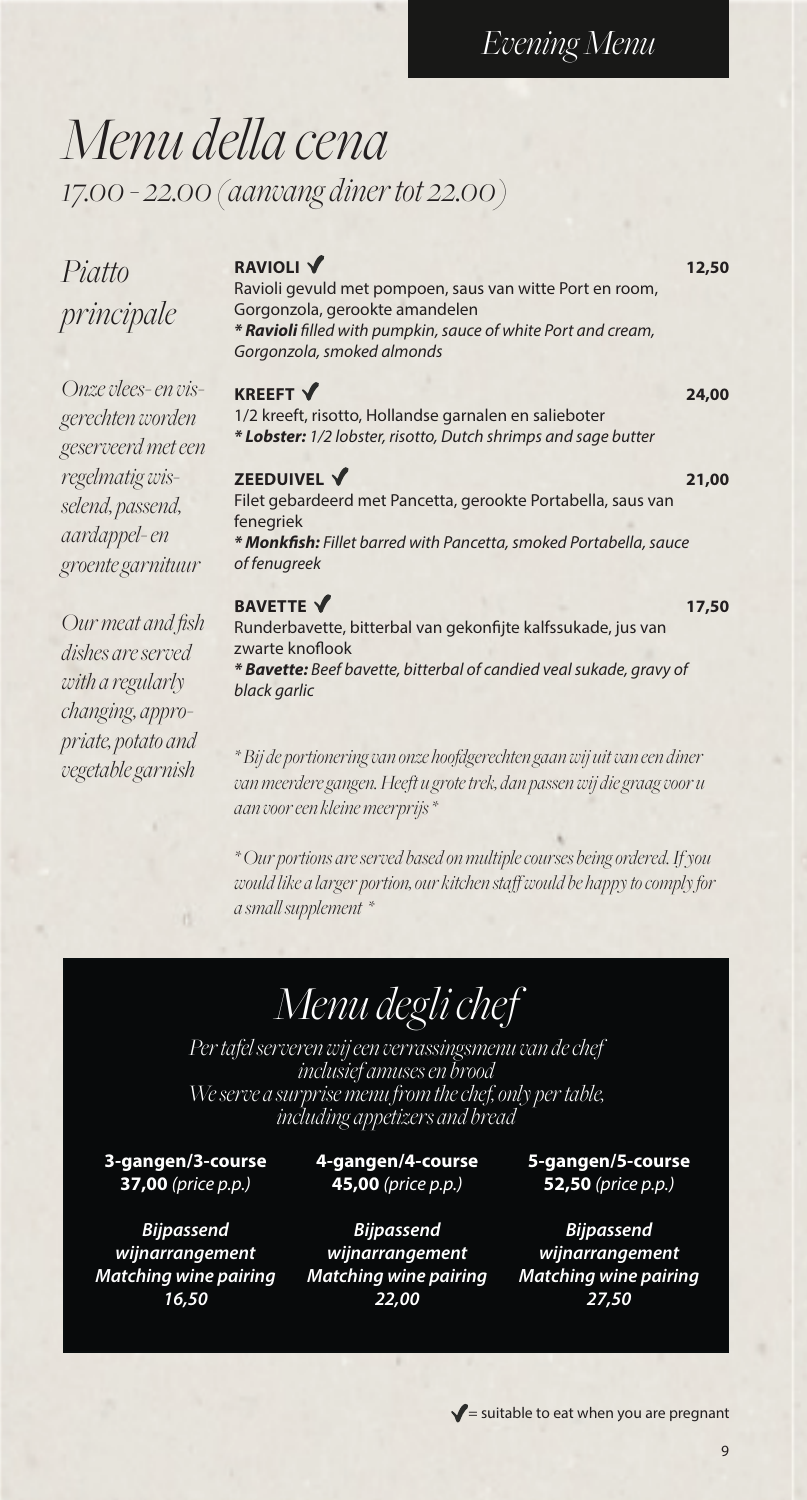*Evening Menu*

# *Menu della cena 17.00 - 22.00*

## *Contorni*

## **VERSE FRITES ◀ 4,50**

Met mayonaise of truffelmayonaise (supplement +1,00)  $*$  **Fresh fries** with mayonnaise or truffle *mayonnaise (supplement +1.00)*

MELANZANE ▼ 5,00

½ Aubergine, tomaat, Parmezaanse kaas, uit de oven *\* Melanzane parmigiana:* ½ *Eggplant, tomato, Parmesan cheese, out of the oven*

## **SIDE SALAD ◀** 4,50

Mesclunsla, hazelnootdressing, tomaatjes, noten, kruiden *\* Side salad: Mesclun lettuce, hazelnut dressing, tomatoes, nuts, herbs*

*Dolci*

## **SCROPPINO 7,50**

Citroen sorbet, Prosecco, wodka *\* Scroppino: lemon sorbet, Prosecco, vodka*

## **MOELLEUX AU CHOCOLAT ↓ 9,50**

Warm chocoladetaartje, chocolade mousse, roomijs met bokkepootjes, amandel crumble *(bereiding ca. 12 min) \* Moelleux au chocolat: Warm chocolate cake, chocolate mousse, ice cream with crunchy almond/chocolat biscuit, almond crumble (preparation time approx. 12 min)*

## **TIRAMISU 9,50**

Limoncello tiramisu, yoghurt/honing ijs, bramen marshmallow, aardbeien cremeux, yoghurt crumble, frambozengel *\* Limoncello tiramisu with yogurt/honey ice cream, blackberry marshmallow, strawberry cremeux, yogurt crumble, raspberry gel*

## **KAAS 16,00**

Kaasplateau met 3 kazen, met notenbrood, kweepeer gelei en Portsiroop *\* Cheese platter: with 3 cheeses, with nut bread, quince jelly and Port syrup*

## FRIANDISES **6,50**

4 stuks huisgemaakte patisserie *\* Friandise: home-made pastry (4 pieces)*

## **BONBONS ↑** 1,75

Chocolaterie Van Dam, keuze uit 6 soorten, *prijs per stuk \* Chocolates Chocolatier 'Van Dam'*   $6$  *different flavours, price per chocolate*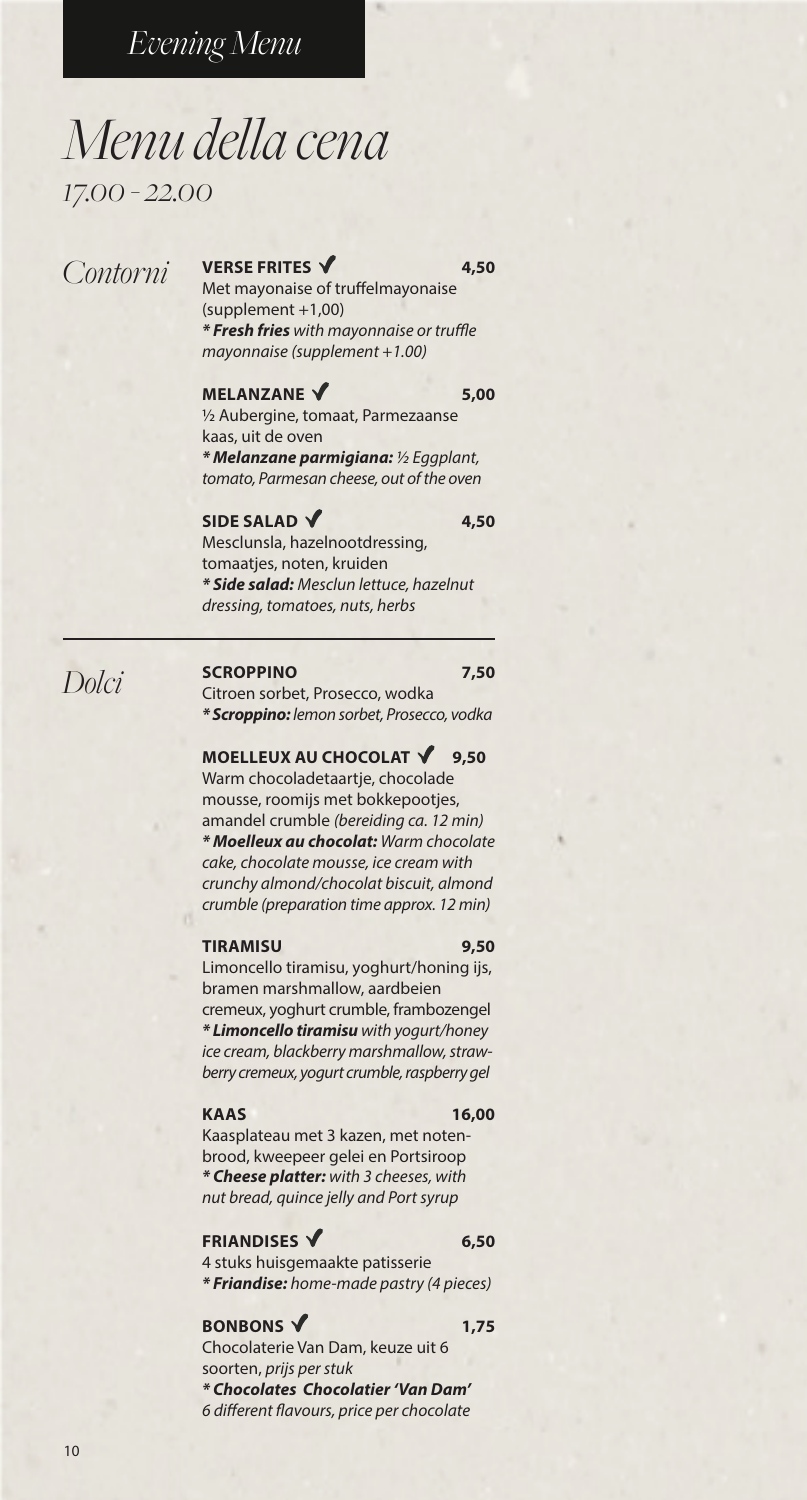# *Vino bianco, rosso, rosato*  $\mathscr{E}$

*spumante*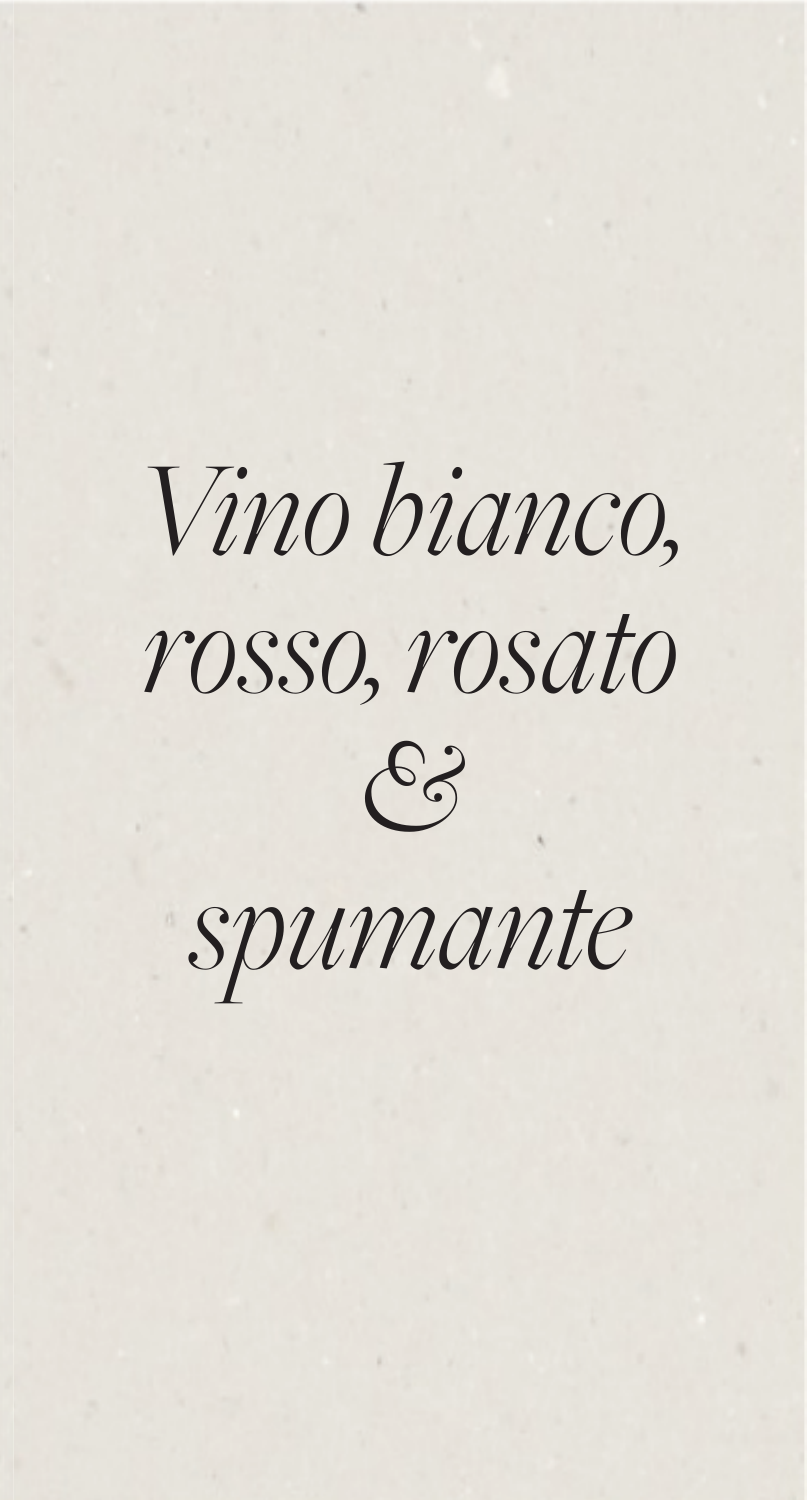# *Vino bianco*

| <i>White wine</i> | <b>CANTINA TUDERNUM LE LUCREZIE</b><br><b>Umbria, Italy</b>                                                                               | 4,50   22,50   |
|-------------------|-------------------------------------------------------------------------------------------------------------------------------------------|----------------|
|                   | Grechetto/Trebbiano/Garganegg - fris droog - kruidig - wit fruit<br>* Grechetto / Trebbiano / Garganegg - fresh dry - spicy - white fruit |                |
|                   | <b>FEUDO ARANCIO GRILLO</b><br><b>Sicily, Italy</b>                                                                                       | 5,00   25,00   |
|                   | Tropisch - rijp fruit - fijne zuurtjes<br>* Tropical - ripe fruit - fine acidity                                                          |                |
|                   | <b>NIUS VERDEJO/ SAUVIGNON BLANC</b><br><b>Rueda, Spain</b>                                                                               | 5,50   27,50   |
|                   | Smaakvol - crispy & droog - anijs<br>* Tasty - crispy & dry - anise                                                                       |                |
|                   | <b>FERNANDS SAUVIGNON BLANC</b><br><b>Marlborough, New Zealand</b>                                                                        | $6,00$   30,00 |
|                   | Citroen & passievrucht - aromatisch - fris & stuivend<br>* Lemon & passion fruit - aromatic - fresh & dusty                               |                |
|                   | <b>ALBA MARTIN ALBARIÑO</b><br>Rias Baixas, Spain                                                                                         | $6,00$   30,00 |
|                   | Loepzuiver - mineraal - citrus & grapefruit<br>* Flawless - mineral - citrus & grapefruit                                                 |                |
|                   | <b>CELLIERS DES CHARTREUX VIO VIOGNIER</b><br>Languedoc, France                                                                           | $6,00$   30,00 |
|                   | Fruitig - exotisch - soepel en rond - lichte vanille<br>* Fruity - exotic - smooth and round - light vanilla                              |                |
|                   | <b>TENUTA GAGGINO GAVI LA SVERSA</b><br><b>Piedmont, Italy</b>                                                                            | $6,25$ 31,25   |
|                   | Cortese - grapefruit - geconcentreerd - levendig<br>* Cortese - grapefruit - concentrated - lively                                        |                |
|                   | <b>DOMAINE PAUL MAS LES FAÏSSES CHARDONNAY</b><br>Languedoc, France                                                                       | $6,25$ 31,25   |
|                   | Krachtig & rond - tropisch - vanille - fijne balans<br>* Powerful & round - tropical - vanilla - fine balance                             |                |
|                   | <b>MAS DE LA DEVÈZE PANDORE</b><br><b>Roussillon, France</b>                                                                              | $6,75$   33,75 |
|                   | Macabeu/Grenache Blanc - hout - delicaat - gastronomisch<br>* Macabeu / Grenache Blanc - wood - delicate - gourmet                        |                |
|                   | <b>NIUS VERDEJO BARRICA</b><br>Rueda, Spain                                                                                               | 38,00          |
|                   | Verdejo met houtlagering - opvallende balans - citrus & honing<br>* Verdejo with wood - striking balance - citrus & honey                 |                |
|                   | <b>RÉGIS JOUAN SANCERRE</b><br>Loire, France                                                                                              | 38,00          |
|                   | Levendig & verfrissend - klassiek - mineraal - sappig<br>* Lively & refreshing - classic - mineral - juicy                                |                |
|                   | <b>HESS CHARDONNAY</b><br><b>California, United States</b>                                                                                | 39,00          |
|                   | Krachtig - zuiver - stevige structuur - vanille & toast<br>* Powerful - clean - firm structure - vanilla & toast                          |                |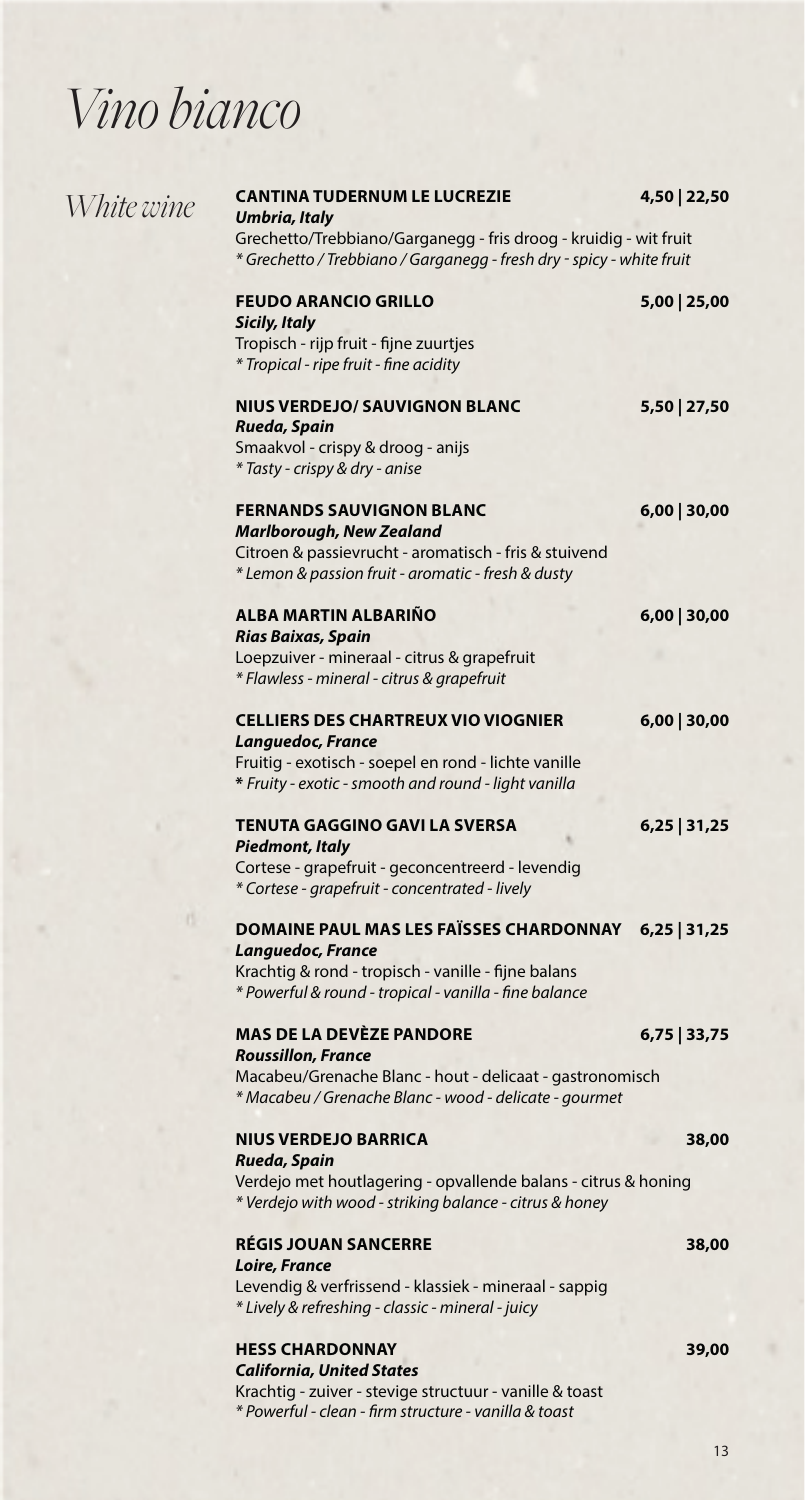# *Vino rosso*

 $Red$  *wine* 

| ROCCA VENTOSA MONTEPULCIANO D'ABRUZZO<br>Abruzzo, Italy                                                                                | 4,50   22,50   |
|----------------------------------------------------------------------------------------------------------------------------------------|----------------|
| Pruim & kers - zwoel & kruidig - allemansvriend<br>* Plum & cherry - sultry & spicy - everyone's friend                                |                |
| <b>DOMENICO FRACCAROLI VALPOLICELLA</b><br><b>Veneto, Italy</b>                                                                        | 5,50   27,50   |
| Corvina/Rondinella/Molinara - hout - elegant - rijp<br>* Corvina / Rondinella / Molinara - wood - elegant - ripe                       |                |
| <b>VELENOSI ROSSO PICENO</b><br>Le Marche, Italy                                                                                       | 5,50   27,50   |
| Montepulciano/Sangiovese - dik rood fruit - body - smaakvol<br>* Montepulciano / Sangiovese - thick red fruit - body - tasty           |                |
| <b>BORGO STAJNBECH PINOT NERO</b><br><b>Veneto, Italy</b>                                                                              | $6,00$   30,00 |
| Lichtvoetig - opwekkend - 4 maanden hout - sappig<br>* Light-footed - uplifting - 4 months wood - juicy                                |                |
| <b>BERTON VINEYARDS THE BLACK SHIRAZ</b><br><b>South Africa, Australia</b>                                                             | 6,00   30,00   |
| Zwarte bes & pruimen - koffie & peper - rijk & kruidig                                                                                 |                |
| * Blackcurrant & plum - coffee & pepper - rich & spicy                                                                                 |                |
| <b>CANTINA STROPPIANA LANGHE ROSSO</b><br><b>Piedmont, Italy</b>                                                                       | 6,50   32,50   |
| Nebbiolo - klassiek - subtiel - harmonieus<br>* Nebbiolo - classic - subtle - harmonious                                               |                |
| <b>MARQUES DE VARGAS RIOJA RESERVA</b><br>Rioja, Spain                                                                                 | 7,50   37,50   |
| Balans - truffel & vanille - salmiak - rijp fruit<br>* Balance - truffle & vanilla - salmiak - ripe fruit                              |                |
|                                                                                                                                        |                |
| <b>BOEKENHOUTSKLOOF THE CHOCOLATE BLOCK</b><br><b>Franschhoek, Zouth Africa</b>                                                        | 49,50          |
| Zwart fruit - peper & kruiden - krachtig - 16 maanden Frans eiken<br>* Black fruits - pepper & herbs - powerful - 16 months French oak |                |
| <b>CANTINA STROPPIANA BAROLO "LEONARDO"</b><br><b>Piedmont, Italy</b>                                                                  | 54,50          |
| Aardse aroma's - elegant - gestoofd fruit - zachte tannine<br>* Earthy aromas - elegant - stewed fruit - soft tannins                  |                |
| <b>CANTINA RICCIO "APPIA ANTICA"</b><br>Compania, Italy                                                                                | 59,50          |
| Aglianico - Barolo van het zuiden - evenwicht - hout rijping<br>* Aglianico - Barolo van het zuiden - evenwicht - hout rijping         |                |
| <b>DOMENICO FRACCAROLI AMARONE</b><br><b>Veneto, Italy</b>                                                                             | 64,50          |
| Intens - vol & fruitig - geconcentreerd - vanille - ronde afdronk<br>* Intense - full & fruity - concentrated - vanilla - round finish |                |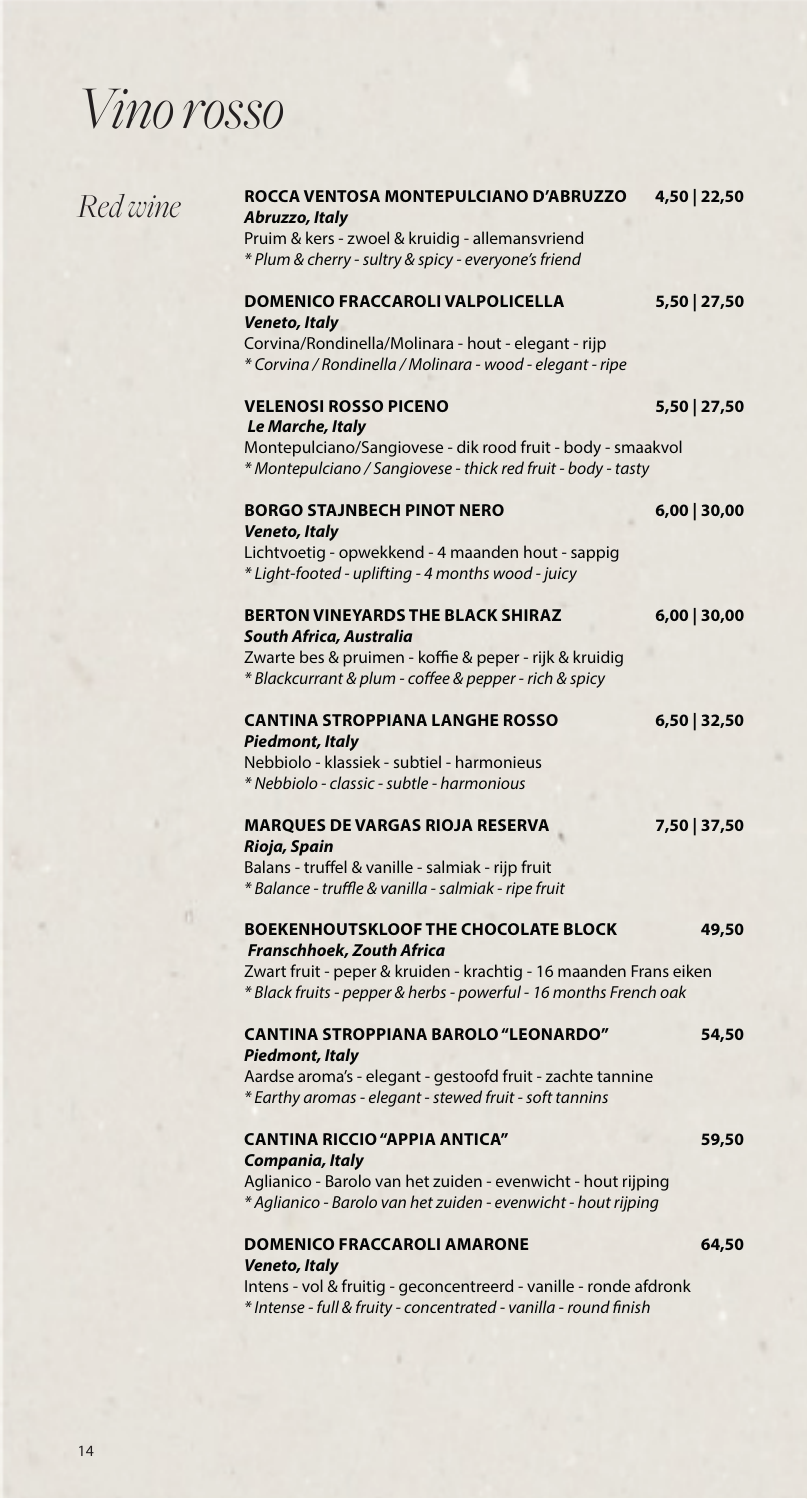# *Vino rosato*

*Rose wine*

## **LES VIGNES GRENACHE ROSÉ 4,50 | 22,50**

*Languedoc, France* Kersen - droog - verfrissend - sappig *\* Cherries - dry - refreshing - juicy*

## **CHATEAU DU ROUËT PAMPLOON ROSÉ 6,00 | 30,00** *Provence, France*

Klein rood fruit - fris droog - veel smaak - verkwikkend *\* Small red fruits - fresh dry - lots of* #*avor - invigorating*

*Vino spumante*

*Sparkling wine*

**DOMUS PICTA BRUT PROSECCO 6,00 | 30,00**  *Veneto, Italy* Spumante - fruitig - fijne mousse - stuivend & rond *\* Spumante - fruity -* !*ne mousse - dusty & round*

**VEUVE CLICQUOT BRUT CHAMPAGNE 69,50** *Champagne, France* Stevig - appel - citrus - fris *\* Firm - apple - citrus - fresh*

*Vino da dessert*

*Dessert wine*

**WEINGUT DORWAGEN BEERENAUSLESE 6,00**  *Rheinhessen, Germany* Silvaner - honing - abrikoos - subtiel zoet - finale *\* Silvaner - honey - apricot - subtly sweet -* !*nal*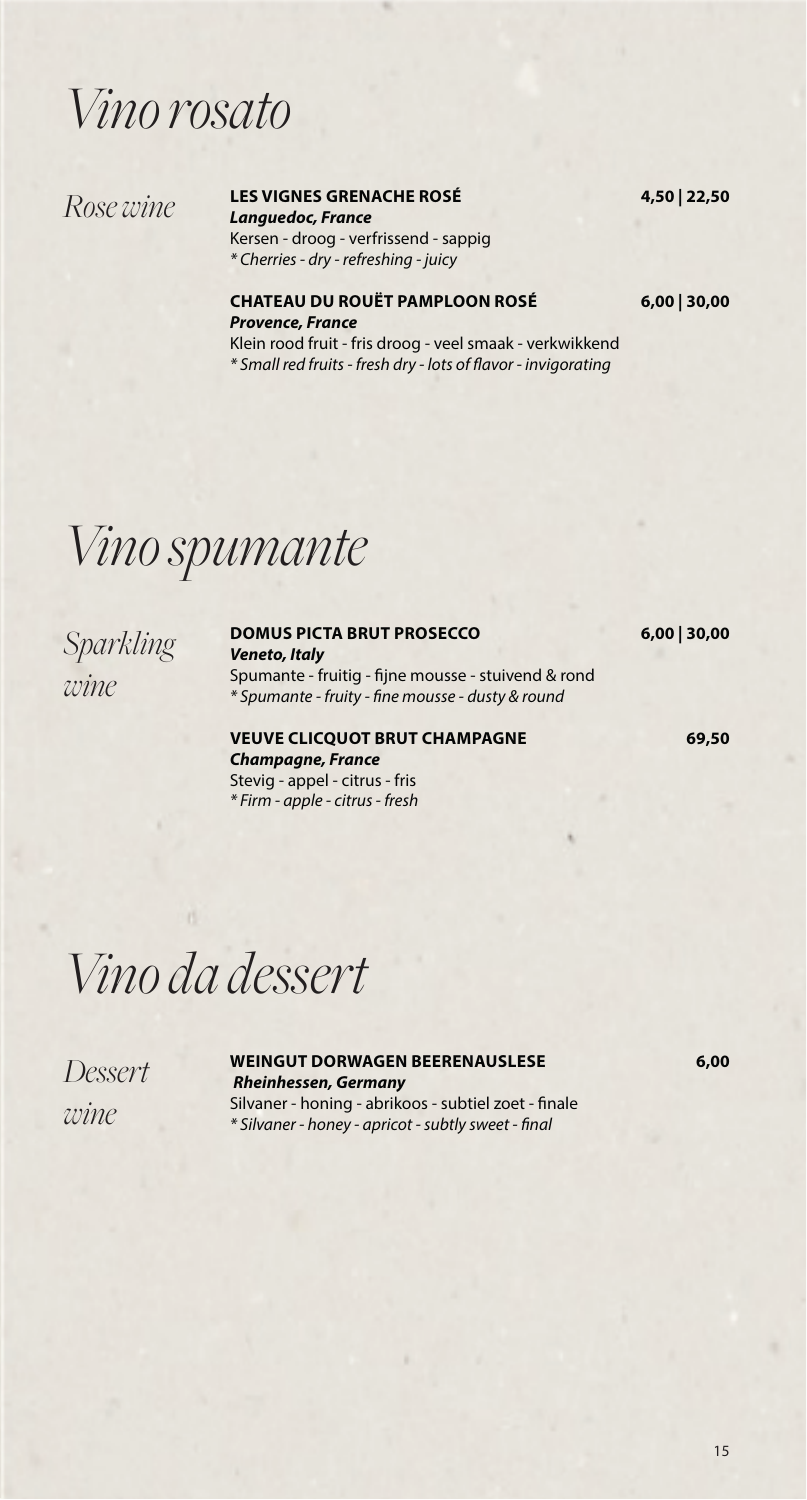# *Anti-pasti 22.00 - 00.00*

**BROOD ▼** 5,75 Hojiblanca olijfolie, roomboter, zeezout *\* Bread: Hojiblanca olive oil, butter, sea salt*

**KNOFLOOK OLIJVEN ✔ 4,50** *\* Garlic olives*

**PAPADUM 4.50** Met bloemkooldip *\* Papadum with cauli*#*ower dip*

# *Pesce*

| <b>GEAY OESTER</b><br>Sjalot, Cabernet Sauvignon azijn<br>* Geay Oyster: with shallot, Cabernet<br>Sauvignon vinegar | 4.00 |
|----------------------------------------------------------------------------------------------------------------------|------|
| <b>GEAY OESTER</b><br>Yuzu parels<br>* Geay Oyster: with yuzu pearls                                                 | 4.25 |
| <b>HUISGEMARINEERDE ZALM</b><br>In glühwein gemarineerde zalm, met                                                   | 7.50 |

citroen crème *\* Home marinated salmon; in mulled wine, with lemon cream*

## **MAKREEL RILETTE V** 6,50

Granny Smith appel *\* Mackerel rilette; with Granny Smith apple*

**HOLLANDSE GARNALEN 10,00**

Saffraan crème, aardappelkaantjes *\* Dutch shrimps; sa*"*ron cream, potato crisps*

# *Formaggi*

## **BURRATA 6,00**

Mozzarella uit Puglia, gevuld met room *\* Burrata: Mozzarella from Puglia,* !*lled with cream*

## **MANCHEGO VIEJO 6,00**

Gepasteuriseerde schapenmelk, 12 mnd gerijpt, mild pittig, iets zoet met een vleugje noot

*\* Manchego Viejo: Pasteurized sheep's milk, aged for 12 months, mildly spicy, slightly sweet with a hint of nut*

## **BOCCONCINO 3 LATTI √ 5,50**

Gepasteuriseerde koe-, geit- en schapenmelk, smeuïge kaas uit de Piemonte *\* Bocconcino; Pasteurized cow, goat and sheep milk, creamy cheese from the Piemonte*

## **OCCELLI AL BAROLO ▼ 7,00**

Gepasteuriseerde koe- en geitenmelk, kaas uit de Piemonte, gerijpt in Barolo wijn en bedekt met druiven most

*\* Occelli al Barolo: Pasteurized cow and goat milk, cheese from the Piemonte, aged in Barolo wine and covered with grape must*

## **RODE FRIES √** 4,50

Gepasteuriseerde biologische volle koemelk, Friese roodflora kaas uit Wolvega, licht pittig *\* "Red Frisian": Pasteurized organic whole cow's milk, Frisian red* #*ora cheese from Wolvega, slightly spicy*

## **GORGONZOLA PICANTE V 6,00**

Gepasteuriseerde koemelk, Italiaanse pittige blauwader kaas, 6 maanden gerijpt *\* Gorgonzola Picante: Pasteurized cow's milk, Italian spicy blue vein cheese, 6 months matured*

## **OUDE SUPERIEUR √** 5,50

Gepasteuriseerde koemelk, 18 maanden gerijpt, robuuste smaak, lichte zout kristallen *\* "Old Superior" Pasteurized cow's milk, 18 months matured, robust taste, light salt crystals*

## *Salumi*

| <b>PARMAHAM</b><br>* Parma ham | 8,00 |
|--------------------------------|------|
| CHORIZO CAPA NEGRA             | 7 OO |

| <b>CHORIZO CAPA NEGRA</b>    | 7,00 |
|------------------------------|------|
| <u>* Chorizo capa negra </u> |      |
|                              |      |

**EENDEN RILETTE 8,00** Eendenbout, eendenlever en cognac pruimen *\* Duck rillette; Duck leg, duck liver and cognac plums*

| <b>SALAME AL TARTUFO</b>   | 8,00 |
|----------------------------|------|
| <i>* Salame al Tartufo</i> |      |

| <b>GEROOKTE OSSEWORST</b>          | 7,00 |
|------------------------------------|------|
| Met piccalilly dip                 |      |
| * Smoked raw beef ox sausage; with |      |
| piccally dip                       |      |
|                                    |      |

| <b>WILD ZWIJN WORST</b> | 7,50 |
|-------------------------|------|
| * Wild boar sausage     |      |

= suitable to eat when you are pregnant